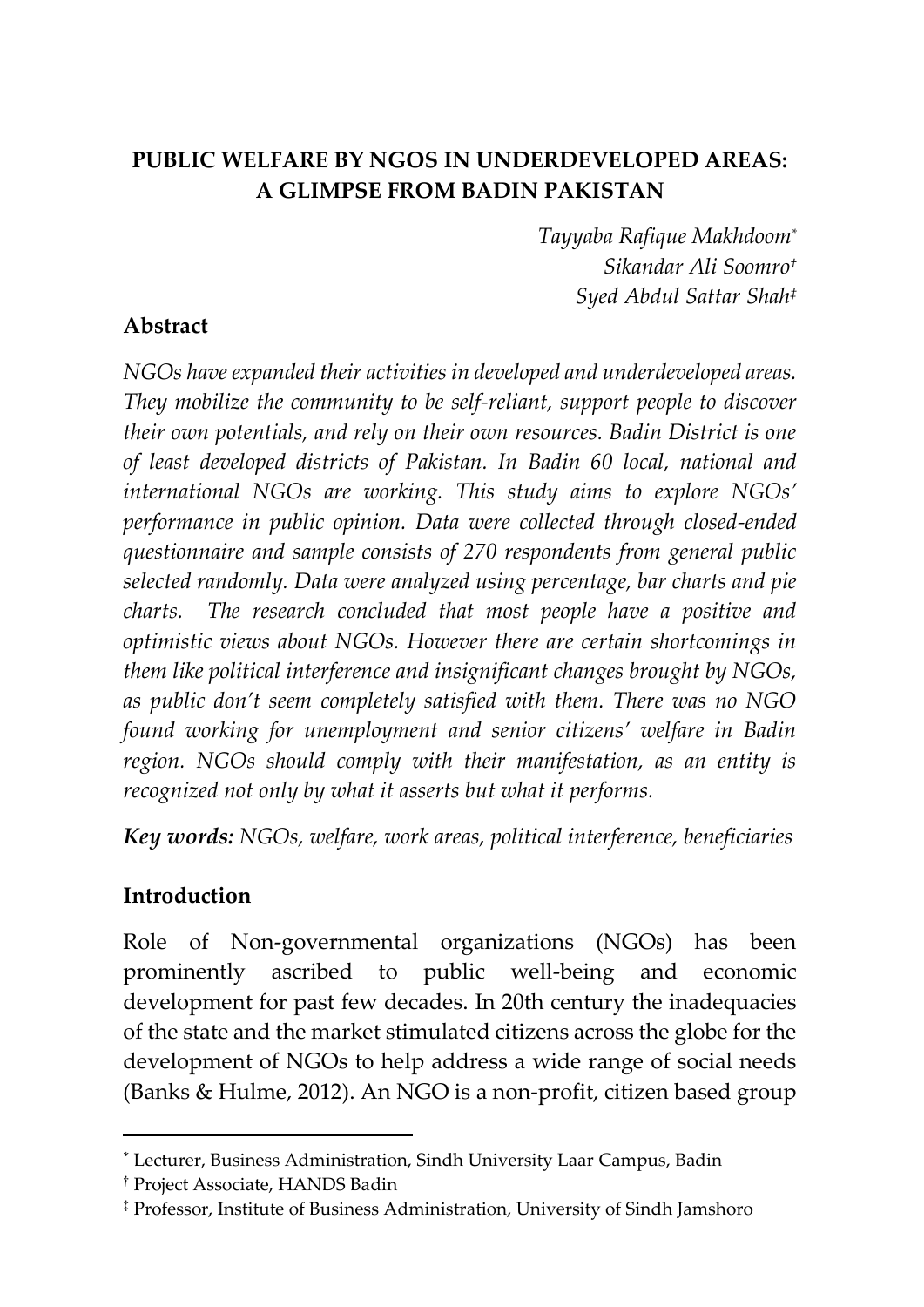that functions independently of government. NGOs, sometimes called civil societies, are organized on community, national and international levels to serve specific social purpose, and are cooperative rather than commercial in nature. There are many different types of NGO including development organizations, religious groups, charities, environmental agencies etc. Their functions are manifold, which include; empowering people, welfare services to people, emergency humanitarian aid, lobbying powerful decision-makers, the regulation of hazardous wastes, global ban on land mines and the elimination of slavery are few to mention.

In Pakistan, the origin of NGOs dates back to its independence in 1947 when they were about seven in number, their proliferation took place in late 70s and a rapid increase in 90s (Tufail, 2006). According to United Nations Development Program (UNDP), about 16,000 NGOs are working in Pakistan. There are approximately 35000 unregistered NGOs, whereas an Indian news agency Thaindian News stated 100000 functional NGOs in Pakistan (Gondal, 2012), while this number is 45,000 by Agha Khan Foundation. According to Canadian International Development Agency (CIDA), there are less than 100 effective NGOs in Pakistan.

Badin district had 0.628 Human Development Index, the sixth lowest in the province (Jamal & Khan, 2007), reliable recent data could not be accessed. Despite having treasures of natural resources — fertile soil, minerals, coast, and most important humans — Badin is an underdeveloped district of Pakistan. Badin district is 50 meters above sea level so it usually receives heavy rainfall in summer that creates catastrophic situation in district Badin. Majority of people are severely affected by epidemic, die, or injured, houses are devastated, irrigation canals and crops are damaged. There are about 60 NGOs working in Badin district 46 on district, eight on national and six on international level. These NGOs try to rehabilitate the community, provide funds, and start small-level infrastructure schemes.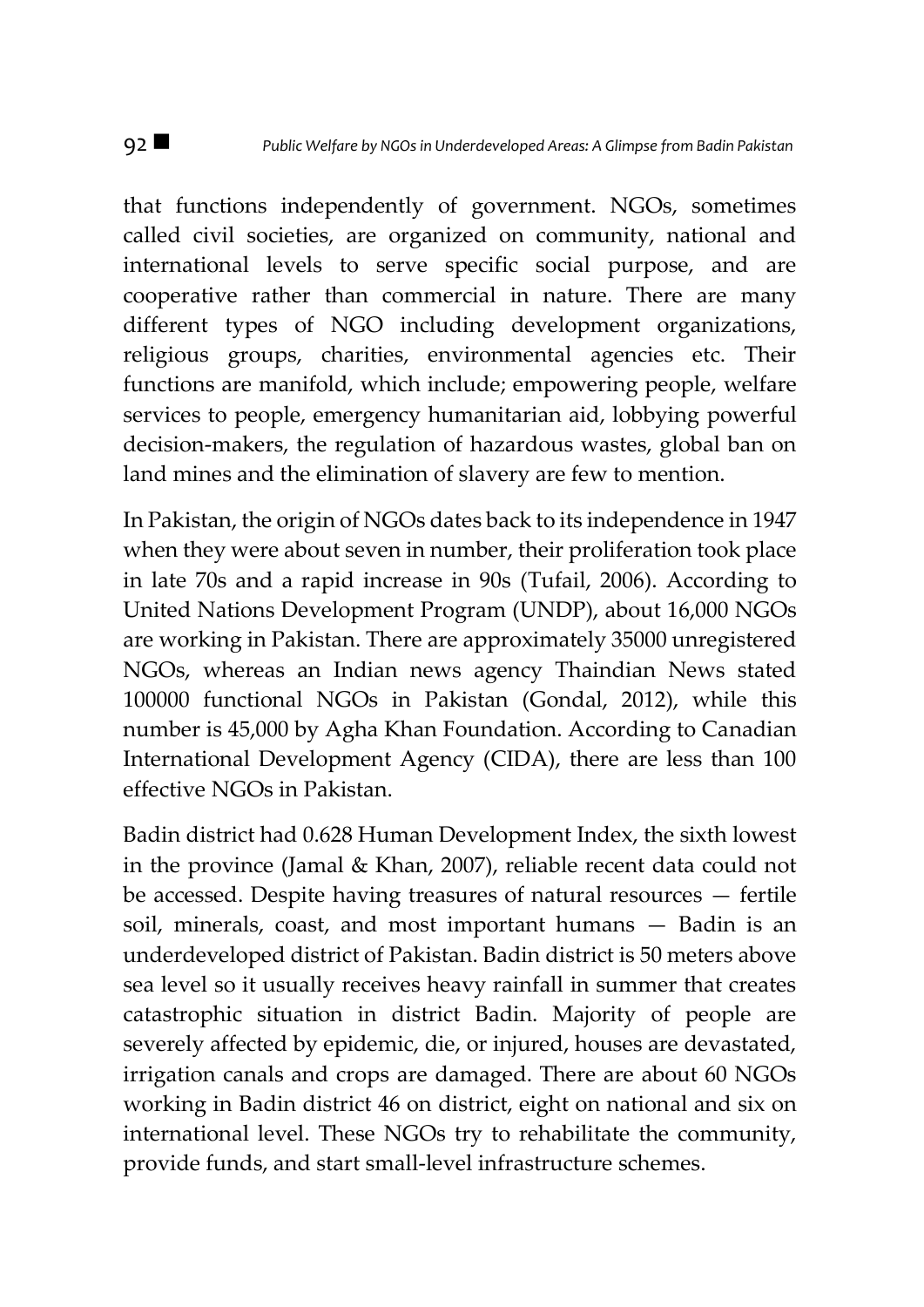Literature bulks with research on the performance and development of NGOs. However, little pertains to public perspective regarding NGOs' performance. It is interesting to know that how much beneficiaries are satisfied and affirmed of it. Though NGOs are widely criticized by think tanks and ordinary analysts, this study sought to examine the NGOs' performance in terms of public opinion. Nevertheless public is naive about internal matters and management issues but a public trial is considered worthy and in this arena they are the prime stockholders. Unattractive underdeveloped areas are mostly deprived of amenities and other facilities provided by government or private sectors, therefore it is imperative to know what these non-profit organizations are rendering as philanthropy there.

### **Objectives of the Study**

- To know public opinion about performance of NGOs; the issues/causes NGOs are working on, criteria for selecting regions, political interference, and public accessibility to NGOs.
- To provide some valuable recommendations for improvement and to identify interesting directions for future research.

### **Literature Review**

The number of NGOs has been growing since the 1980s, mostly in response to the state's failure to provide social services and facilities to public (Krut, 1997). The highest percentage of NGOs involved in education that is 46 percent, only six percent are health sector NGOs in Pakistan (Naviwala, 2010). Tens of thousands of NGOs are working at local, national or international levels, though their distribution throughout the world is not equal (Tuijl, 1999).

NGOs' stated objective is community empowerment especially individual empowerment and improvement in the quality of their lives. It is achieved though capacity building such as skills, abilities,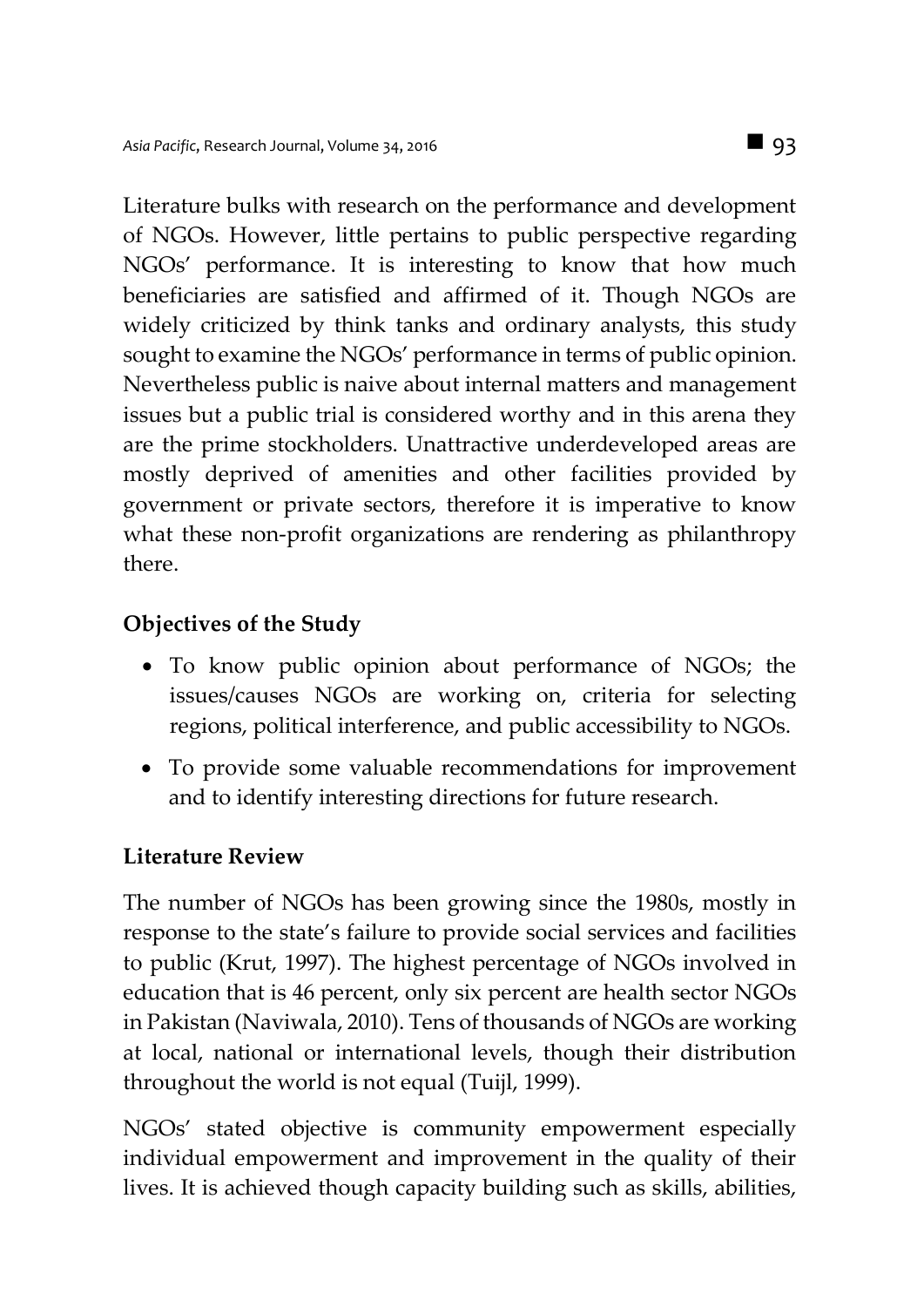knowledge, assets and by motivating the community to participate in their project (Nikkhah & Redzuan, 2010). Different sections of society accept NGOs as an effective machine for rural development. Ninety percent of the beneficiaries had considered the programs of NGOs as most beneficial for them (Bhaskar & Geethakutty, 2001).

NGOs also try fulfillment of basic needs of people to reduce poverty issues. NGOs need to develop mutually satisfactory relationships with the beneficiaries, the Donor Agencies/ Partners, and the other NGOs (Benett, et al., 2012). NGOs serve as narrators or ombudsmen for poor people and advocate to influence government policies and programs.

NGOs have high aims and attention grabbing agenda in Pakistan (Gondal, 2012). NGOs are widely criticized because of their inability to deliver what was expected from them, as NGOs drew an image of righteousness. They were thought to be participatory, communityoriented, neutral, cost effective, and rescuers for poor people (Zaidi, 1999).

In Pakistan NGOs' public legitimacy is seriously challenged because of their dependence on development aid, whereas the high monetary compensations made available to the leaders of the NGOs are interpreted as lack of commitment, which negatively impact organizational membership (Bano, 2008). Strategic to operational level management should be well educated, and improve their organizational behaviour. Fresh graduates and youngsters should be encouraged for breaking the status quo, because the presence of influential people in board of directors is a threat for transparency and accountability (Gondal, 2012).

Jafer (2007) collected ethnographic data in Pakistan in 2004 and concluded with a criticism on the strategies used by women NGOs, in response to the claim made by women NGOs that a unique challenge of Islamic fundamentalism is faced by them.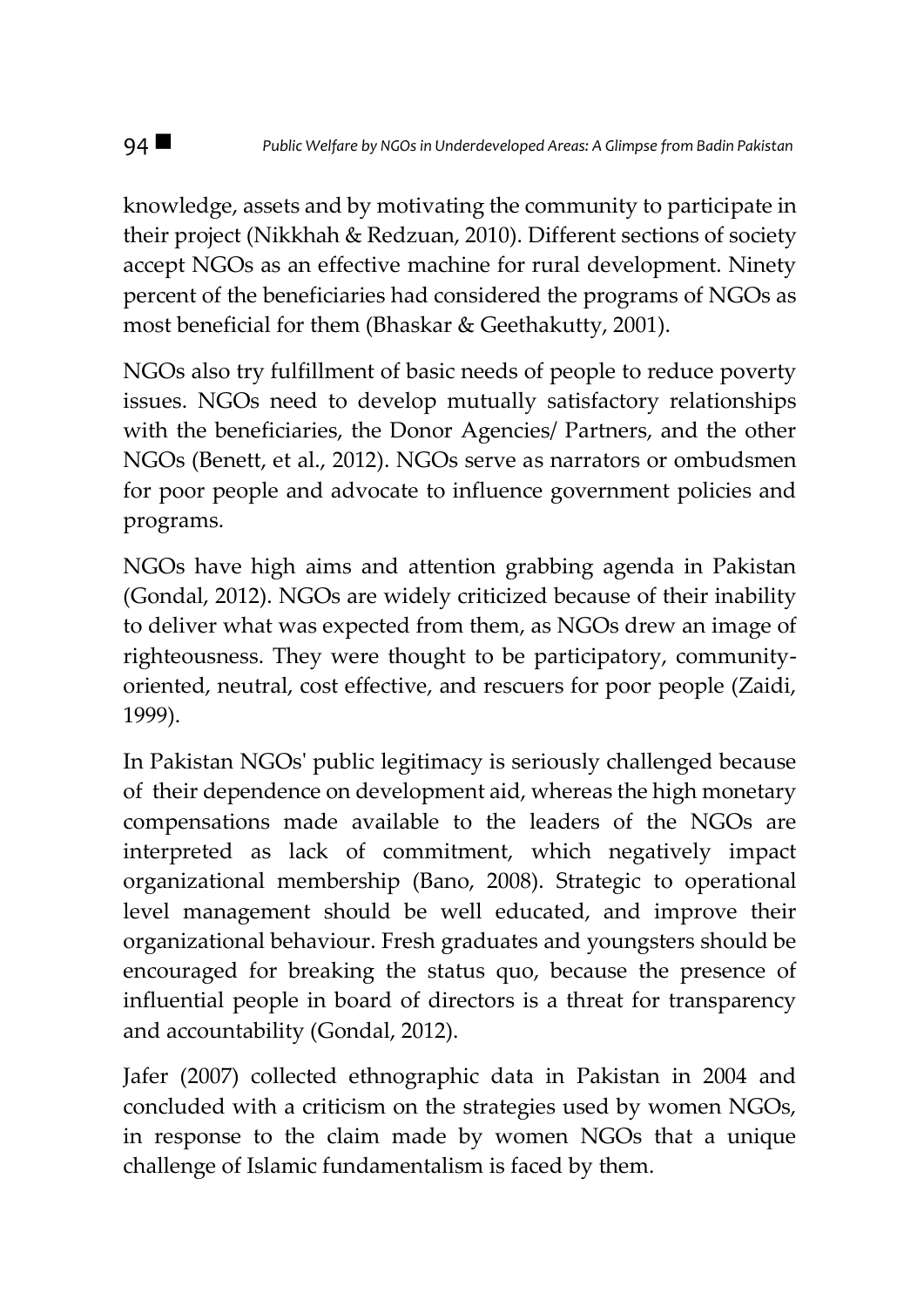NGOs not only help people to move forward the development and fulfill their dreams but also assist them to improve their lives and society at large. The unrealistic expectations from NGO by funders pressurize the management of NGOs for contributing effectively to other people's efforts (Jacob, 2011). NGOs are in fact not panacea, so multi-dimensional aspects of NGOs need to be considered to assess their impact. As they sometimes have adverse impacts and need to be watched over by the public (Kim, 2009).

## **Limitations**

- Villagers and uneducated people did not give adequate responses.
- Confidentiality of data in the NGOs offices delimitated the findings
- Most of the work is based on public opinion and their perception

## **Research Methodology**

The research was exploratory cum descriptive. Primary data were collected from general public through survey using closed-ended questionnaire. Random sampling technique was used and 300 questionnaires were distributed to general public of Badin district both educated and uneducated. Out of 300 only 270 questionnaires were returned. Uneducated peoples' responses were recorded by the researcher. Twelve NGOs' offices were visited as convenient sampling and the information about their work areas and about criteria for selecting region was collected. NGOs annual reports, internship reports on NGOs and their websites were also viewed for data collection. Social welfare department was also visited.

## **Findings and Discussion**

Data were analyzed using percentage and the bar charts for presenting the findings.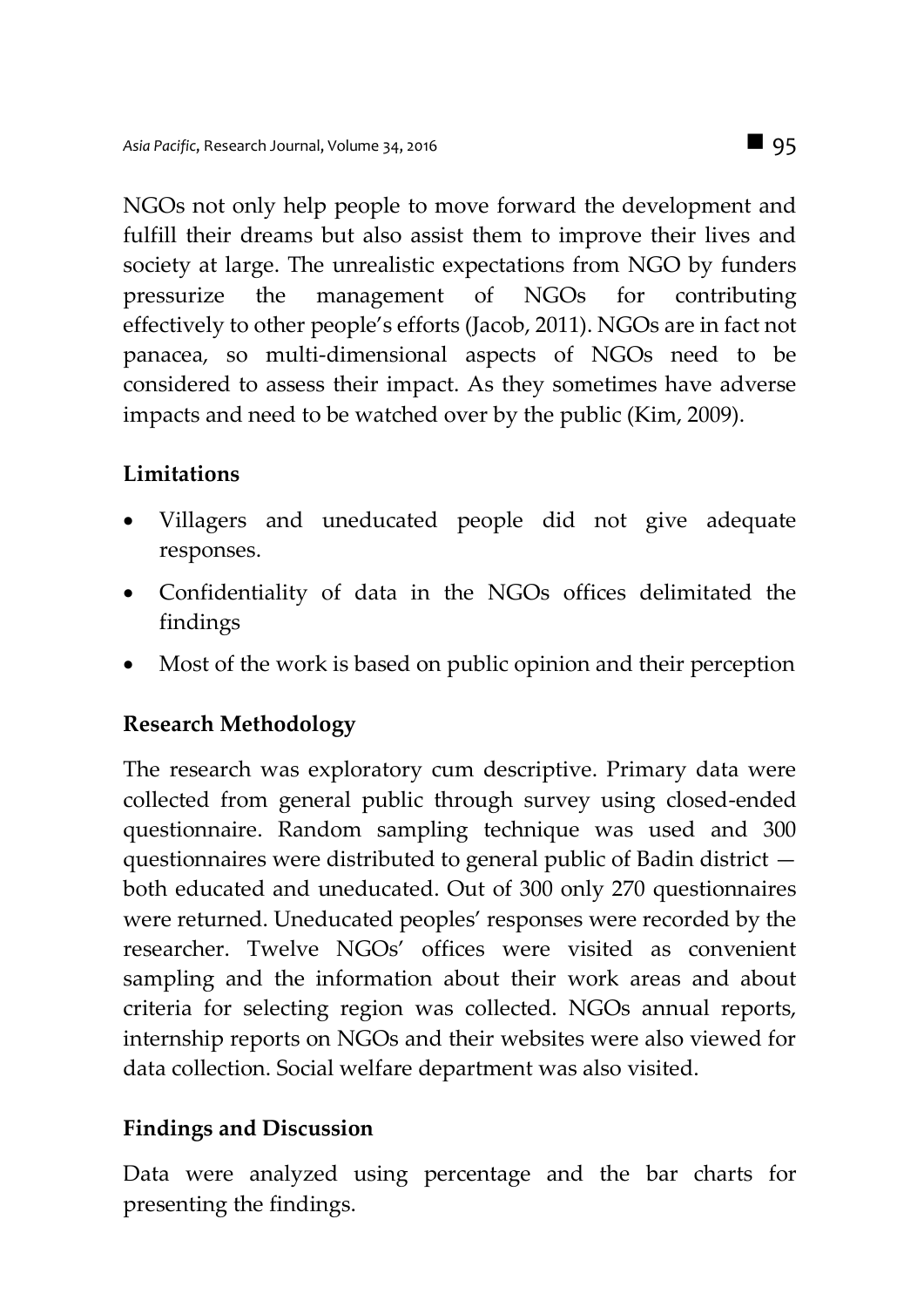#### *NGOs working on Issues/Causes:*

The first question about the issues/causes on which NGOs are working was explored through visits of NGOs' offices, websites and reviewing internship reports. The Bar Chart 1 indicates results. A large number of NGOs that is 35 percent is working on education that is in response to Badin's literacy rate which is 39 percent — the finding is consistent to Naviwala's (2010) report. Woman constitute 47 percent of total population of Badin and NGOs working on women development is 30 percent, 15 percent NGOs are working on health as there is only one district headquarter hospital in district Badin, while 17 dispensaries 11 RHCs and 37 BHUs (Ahmed, 2012). Eight percent of NGOs are working on providing awareness about social and environmental issues, two percent for orphans' support. Because of its vulnerability to natural disasters and other calamities, four percent of NGOs are working on rehabilitation and relief. Two percent of NGOs work on human rights, whereas four percent work on other issues/causes. Neither any NGO is working for unemployment nor for senior citizen in Badin, though 3.10 percent of the total population is 65 years and above in the district.

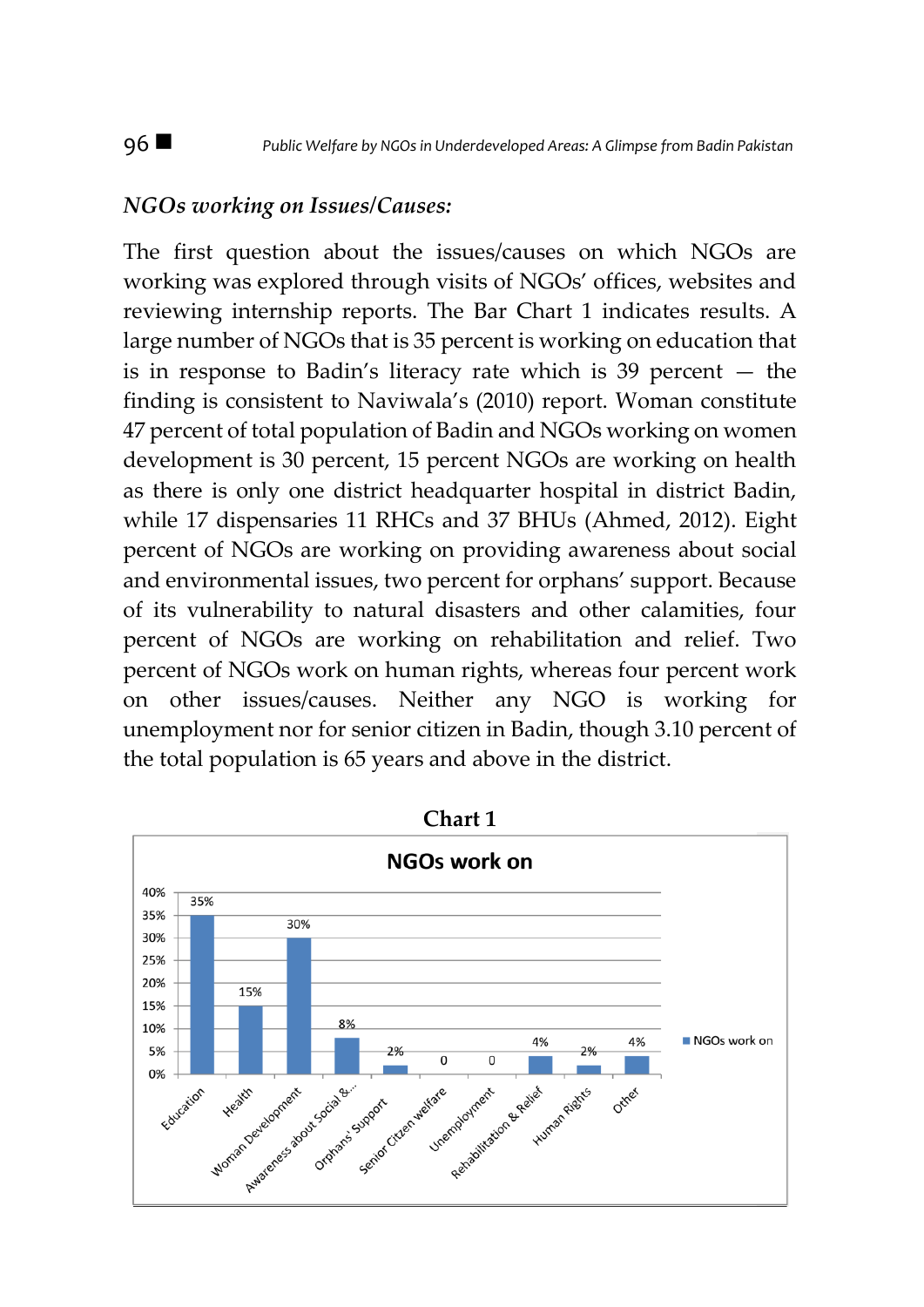## *Preferred Area for their Projects*

Total population of Badin district is 1420719 out of which 84 percent lives in Rural areas (Ahmed, 2012), in response to that, this study has found that 93.2 percent of NGOs work or prefer rural areas for their projects, whereas only 6.8 percent of the work is done for urban areas. Chart 2 indicates the results.



*Distribution of Work in UCs, Talukas and District*

There are five talukas and 46 union councils (UCs) in Badin. Most of NGOs' projects are based on UC wise which is 93.3 percent, only 3.2 percent and 3.5 percent of their work is based on taluka wise and district wise respectively, as indicated by Chart 3

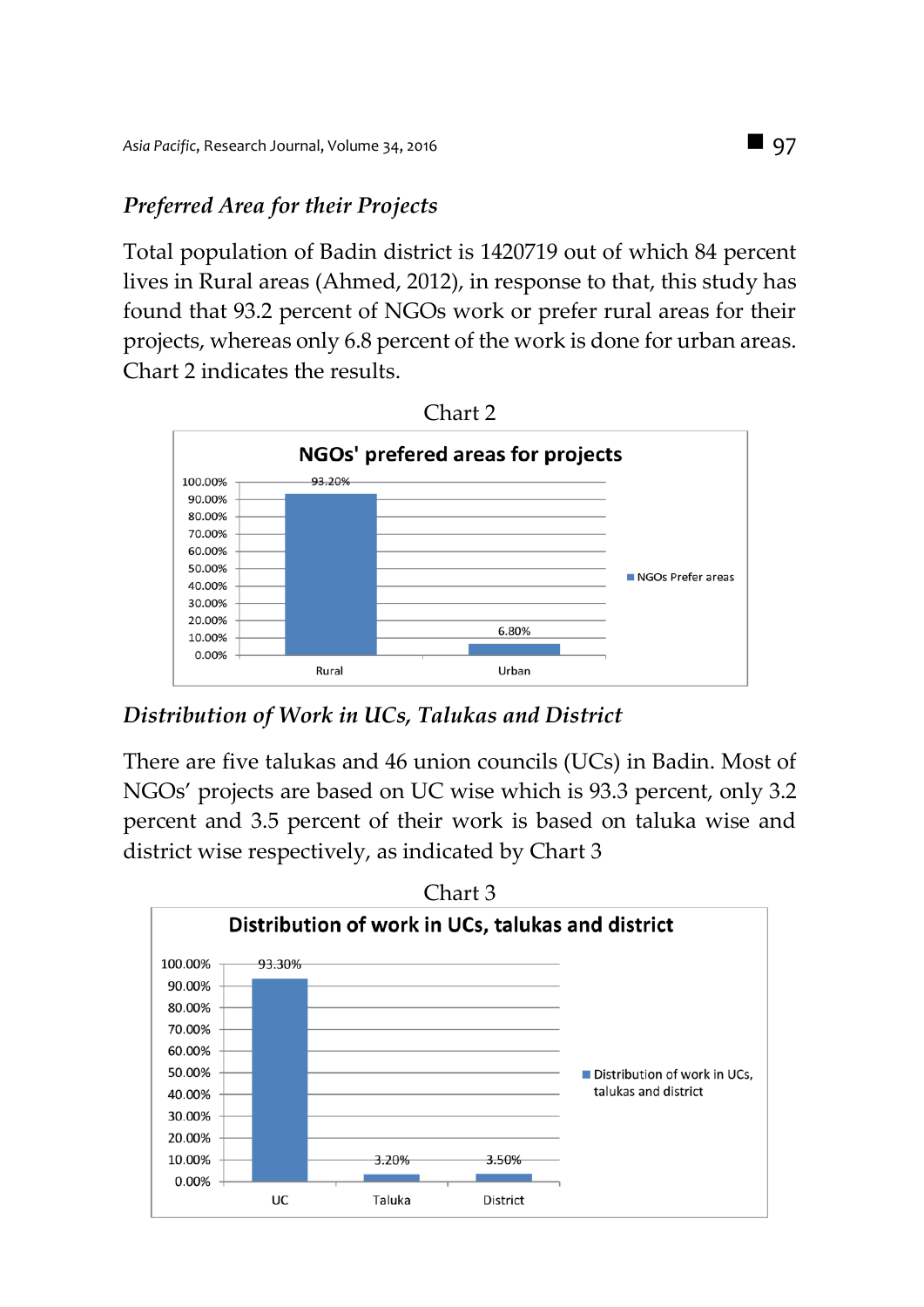## *Selection of Beneficiaries*

For deciding about where to start a project NGOs have three options; NGOs mostly conduct survey before selecting the area, as 55.8 percent responded that. On the other hand, 25.44 percent go for predetermined areas — the geographical areas or section of population which are known to be needy and severely require improvements, 18.76 percent of the NGOs depend on policies and requirement of donors. Chart 4 indicates the results. General public knows only about survey-based method.



### **Public opinion about role of NGOs**

The role of NGOs in achieving what they assert has always been criticized by analysts, think tanks and general public as well. This study has given a result contrary to general perception. People who think that NGOs' role is positive are 65.17 percent, whereas 24.30 percent opined it negative, and 10.53 percent consider it neither positive nor negative, as indicated by Chart 5.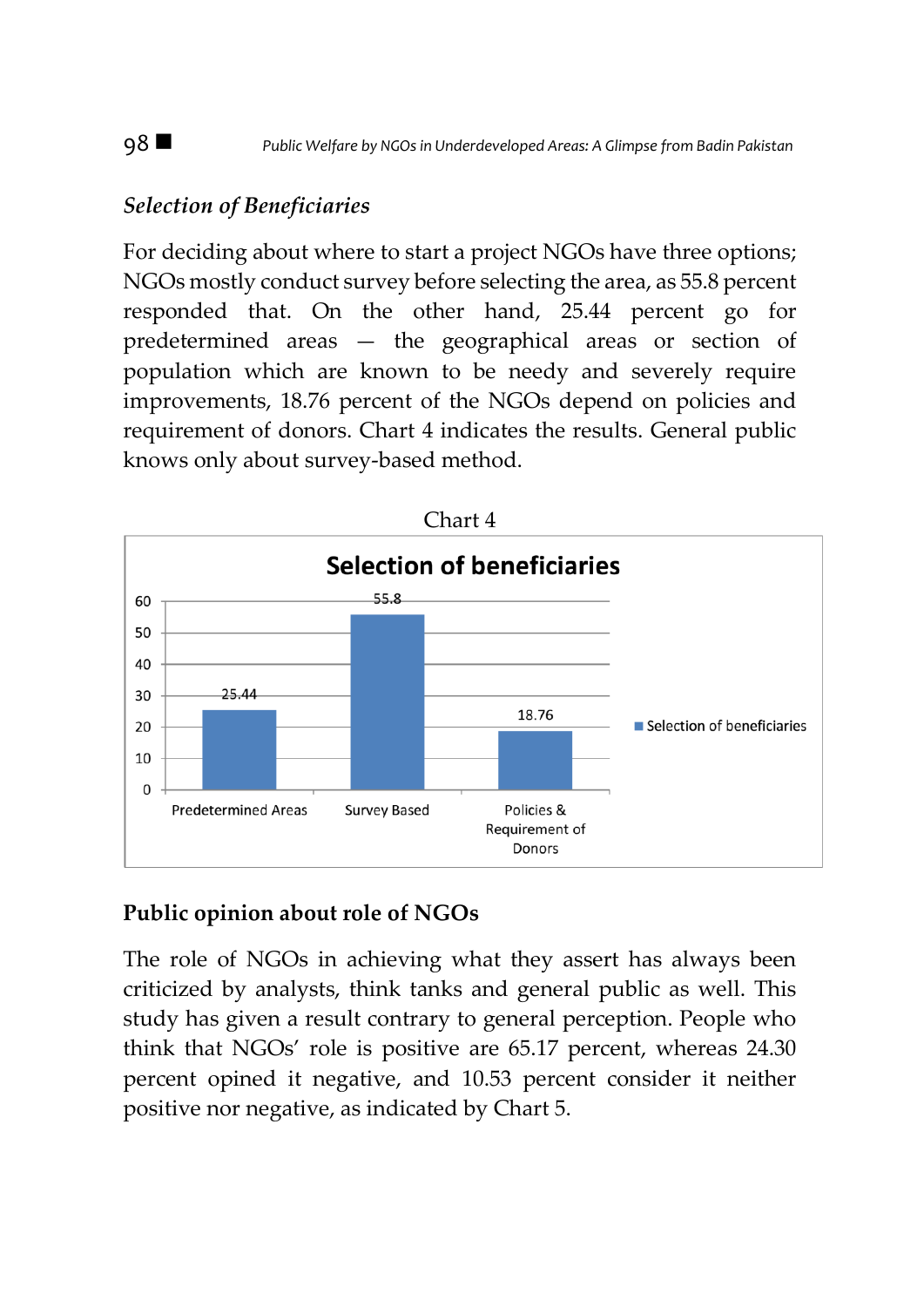

## *Titles Given to NGOs*

NGOs are termed philanthropy and saviors as compliment, but when it comes to criticism they are given various names like a way of earning, foreigners' spy, extravaganza of rich people, etc. In Badin majority of 46.44 percent public termed NGOs "philanthropy or helper", it denotes a significant number of people think that NGOs are really working for the betterment of public. NGOs are "way of earning" was said by 38.84 percent, which means a substantial number of people deem NGOs profit-making entities rather welfare organizations. NGOs sound leisure and lavish activity of affluent society to some people, as 5.80 percent called them "wealthy's luxury". NGOs were termed as "foreigners' spy" by 8.92 percent, thus there is also concept of other countries' spying through indulgence of NGOs because they penetrate in society and collect data in bulk that can be used by other countries against the host country. Chart 6 indicates the results.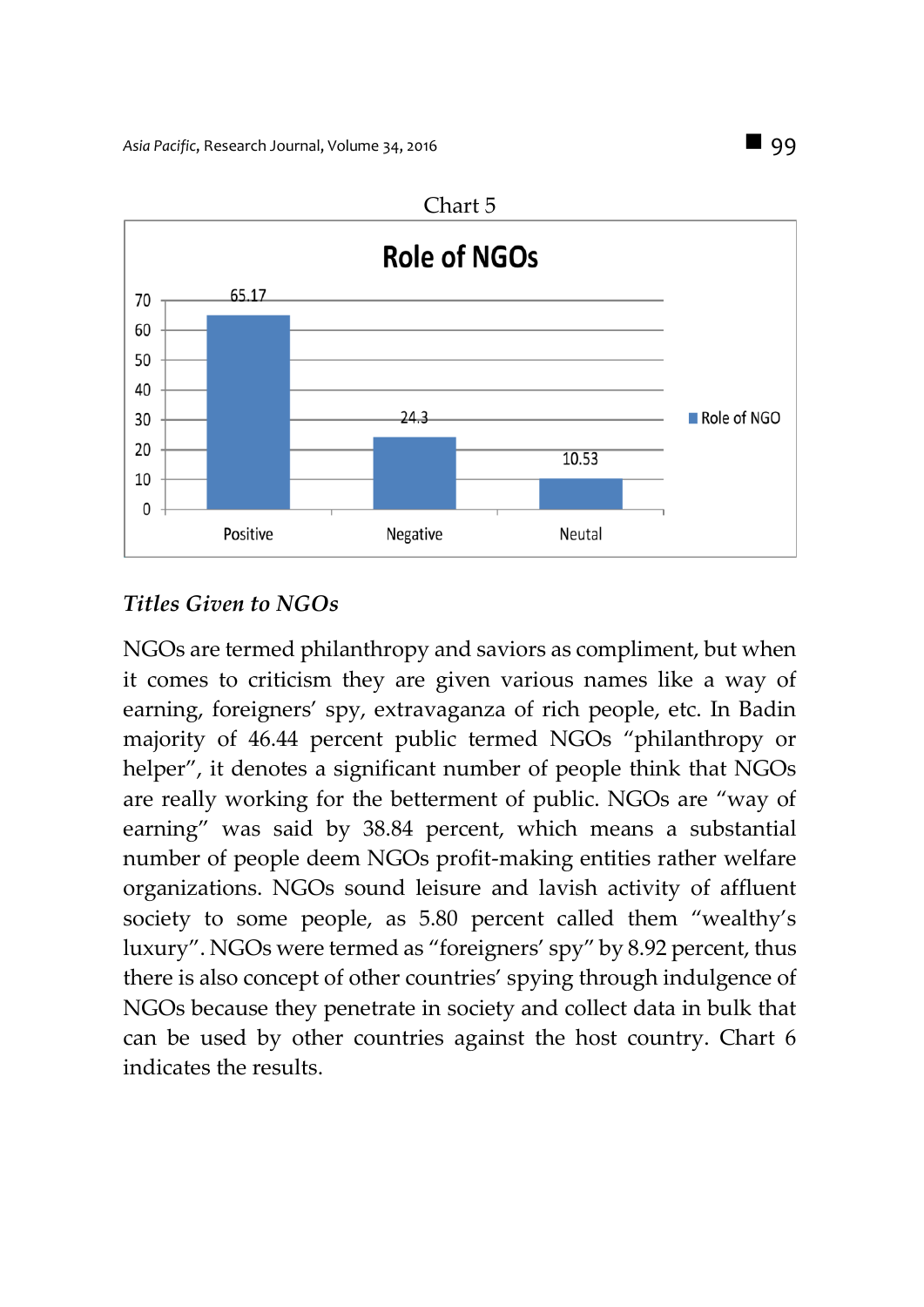

Chart 6

**Public opinion about the changes brought by NGOs:** 

NGOs are working on various issues/causes as was found after visiting their offices and websites. This study investigated from public what change they observe as result of NGOs efforts in their areas — change means any positive, qualitative and subjective improvement as perceived by public. The results are indicated in Chart 7.

Major change was observed in spreading awareness about various social and environmental issues by NGOs that is 31.25 percent, and least change is seen in education that is by 10.71 percent — the change in literacy rate in 13 years from 1998 to 2011 is 14.40 percent (Ahmed, 2012). Substantial changes has been observed in health and women development that 22.32 percent and 21.42 percent respectively. Rehabilitation and relief has change of 14.30 percent.

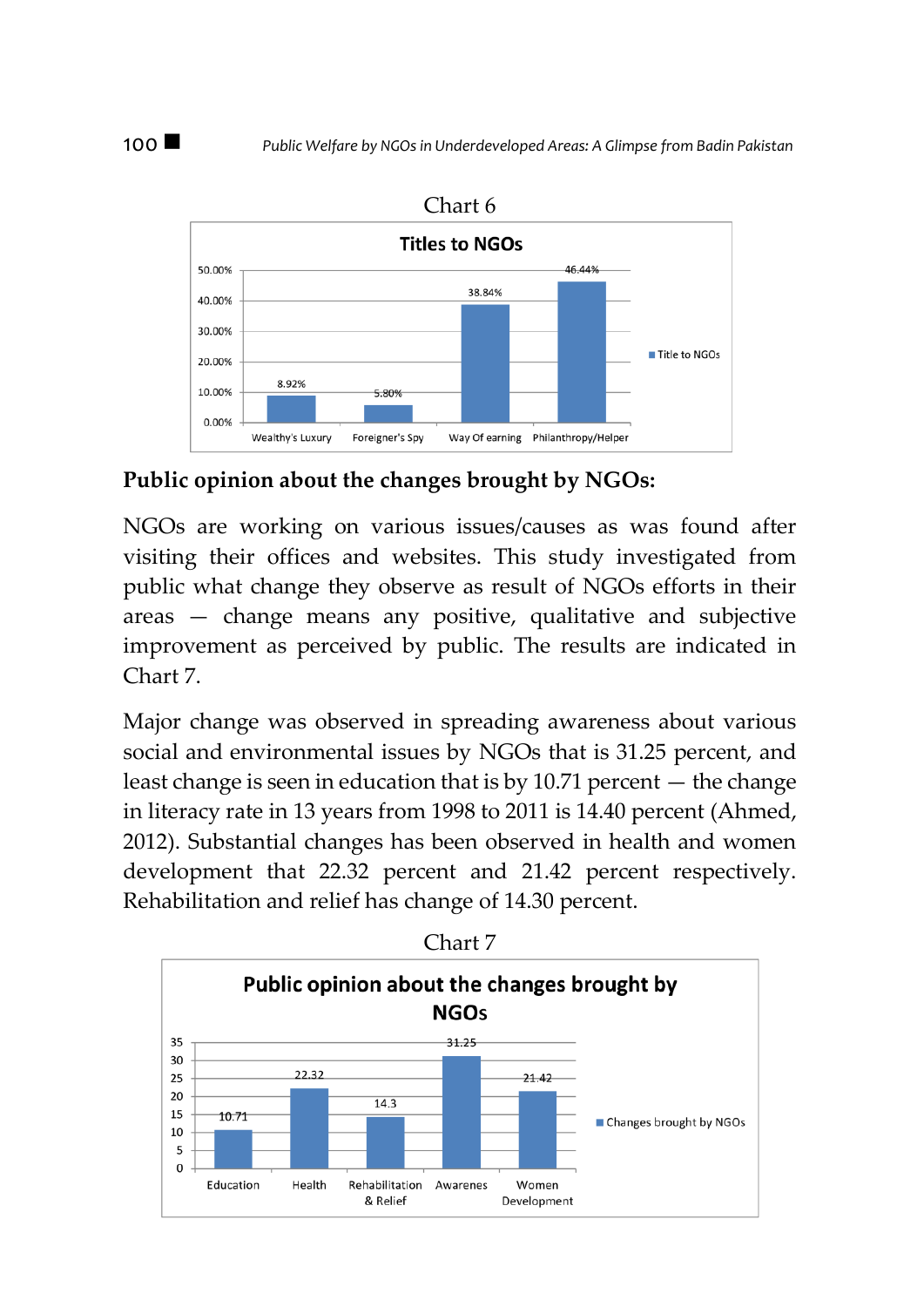### **Political interference in NGOs**

NGOs are also accused of influenced by political elites. As the literature linked their failure to management's inefficiency and incompetency. According to public NGOs are influenced politically in recruitment, 37.5 percent say that 8.48 percent find politics in area selection. Another 26.33 percent have no idea about that, and 16.96 percent found no political interference in NGOs, as indicated by Chart 8.



### *Beneficiaries of NGOs:*

Out of 270 respondents 60.71 percent has been benefited directly or indirectly from NGOs that is denoting NGOs wide expansion. On the other hand, 47.76 percent people say that NGOs are currently working in their areas and the remaining 52.24 percent say there is no NGO currently working in their area. The data is presented in Chart 9 and Chart 10.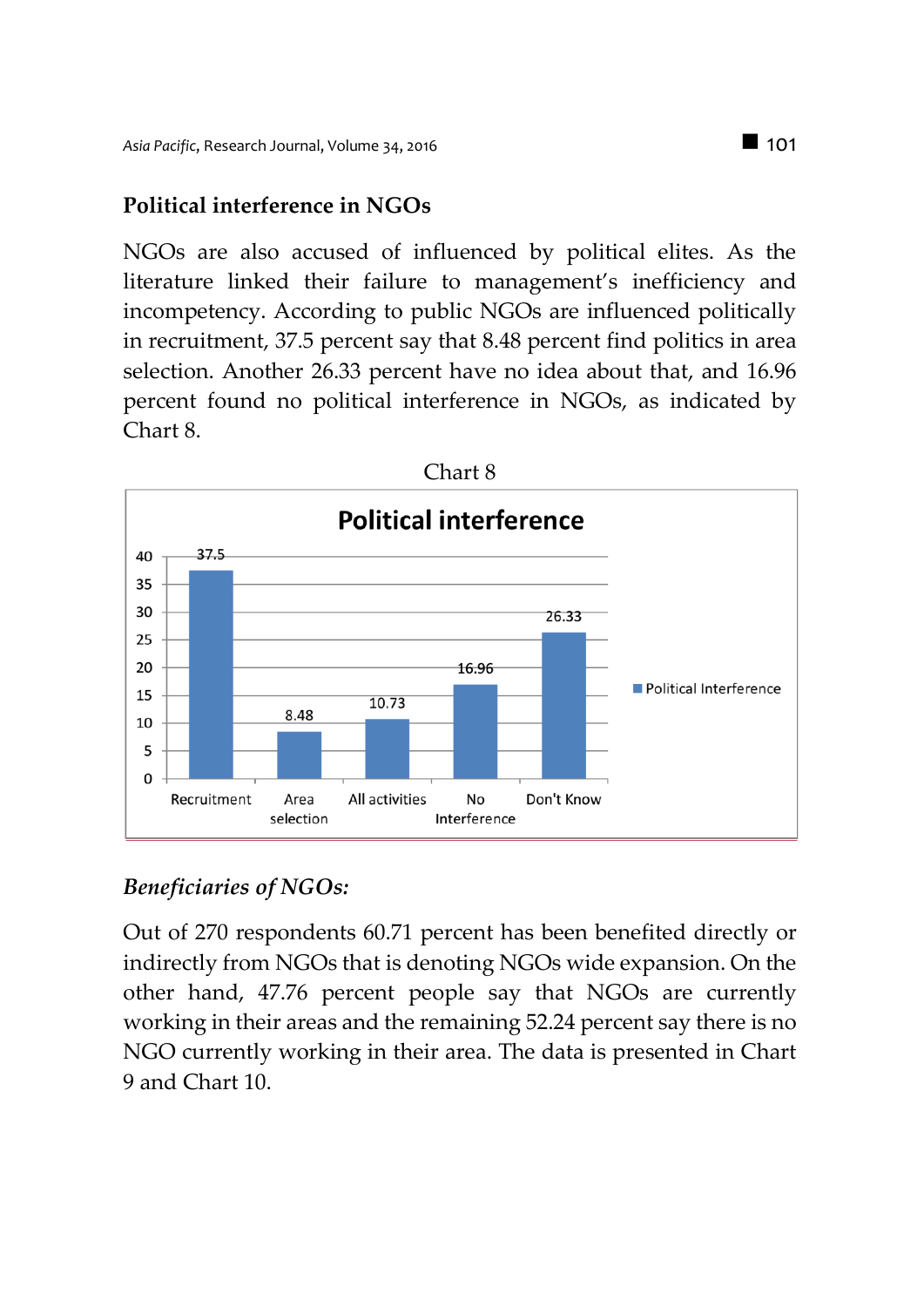

### **Conclusion**

NGOs are widely criticized but this study gives contrary results, which shows that general public somehow trust on what is objectified by NGOs. Education is a main concern by NGOs because most of the NGOs work on education as found in the study and education is followed by women development. These two main issues of country are emphasized by NGOs with other issues like health and awareness regarding social and environmental issues. No NGO is working on unemployment and senior citizens welfare in Badin district. Rural areas are given priority, most of the NGOs' work is distributed on the basis of union councils, and regions are mostly selected after conducting surveys. General public perceive a positive role of NGOs and majority gave them title of "helper or philanthropy". "Way of earning" title was also given by many. People observe substantial change in spreading awareness and trivial change in education because of the advent of NGOs. Majority of public found NGOs being influenced by politics in recruitment, and a big number of people doesn't know about political interference. Most of the respondents have been beneficiaries of NGOs but majority said that there is no NGO working in their areas. Furthermore in-depth analysis of NGOs performance is required as to compare that with the public perspective in this study, which will help in formulating strategies for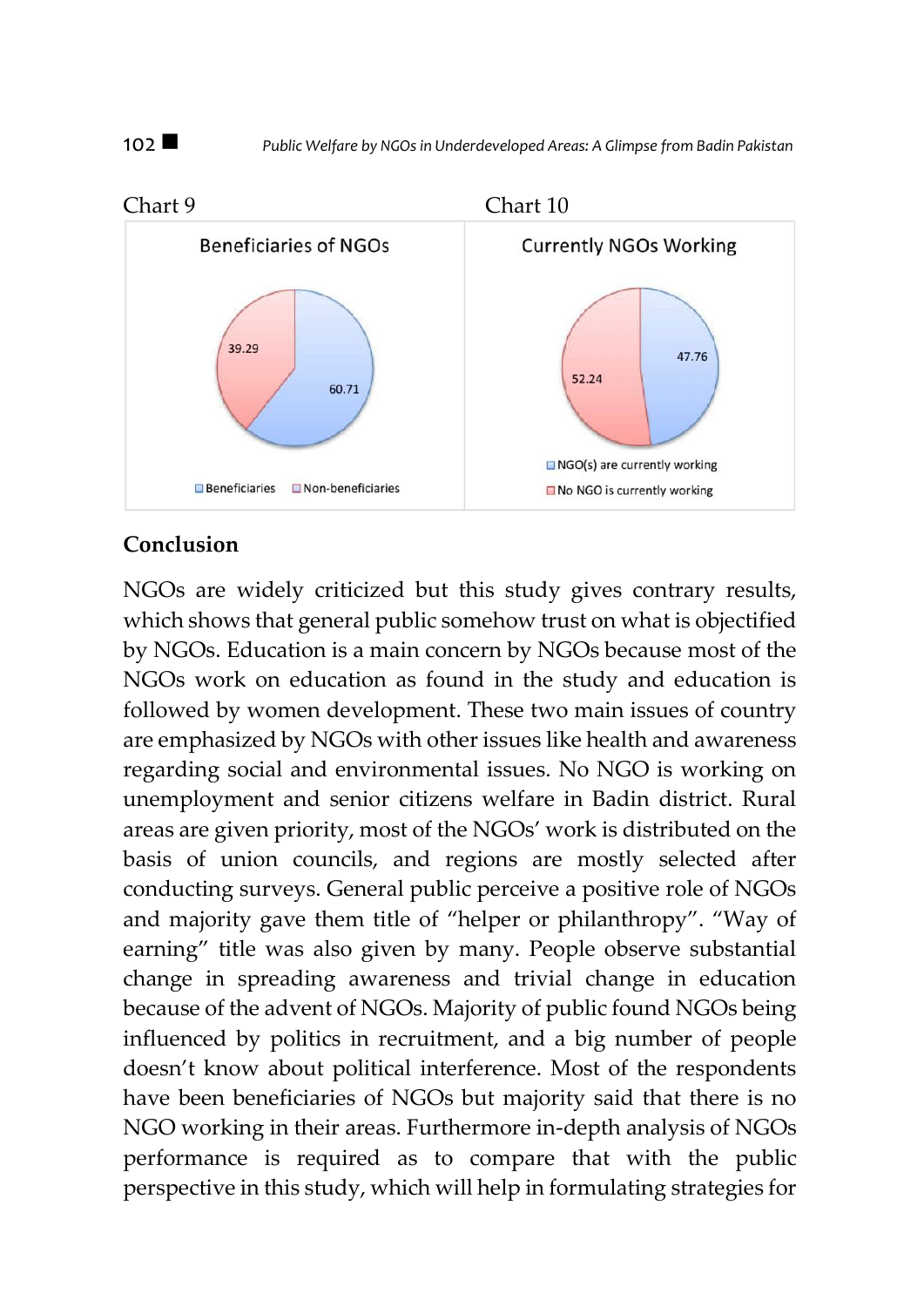#### improving the sector.

#### **Recommendations**

- NGOs should work on unemployment and for senior citizens in Badin. As no NGO was found working on these significant issues. Dependent population in Badin District is 48.10 percent of the total population which comprises of the people that are less than 15 years and more than 65 years of age.
- NGOs should refute the opinion of public that 'NGOs are ways of earning' as 38.84 percent people think that. It signals mistrust and skepticism of public about NGOs.
- NGOs should put more efforts in education, as the change in this is perceived only 10.71 percent which do not comply with the number of NGOs working on it in Badin, which is 35 percent. As majority is working on education so the trivial improvement in it is not justified.
- NGOs should also put more efforts in orphans support and human rights, as general public don't see improvements in that areas.
- NGOs should refute the majority's opinion about the political interference in NGOs especially in recruitment, because political interference can deviate the organizations from their primary goal and cast suspicion upon their creditability.
- NGOs should live up to the expectation of general public, as people are looking forward to changes brought by NGOs, so NGOs should adhere to what they purport.
- State should emphasize and reform all the areas because it is actually state's responsibility.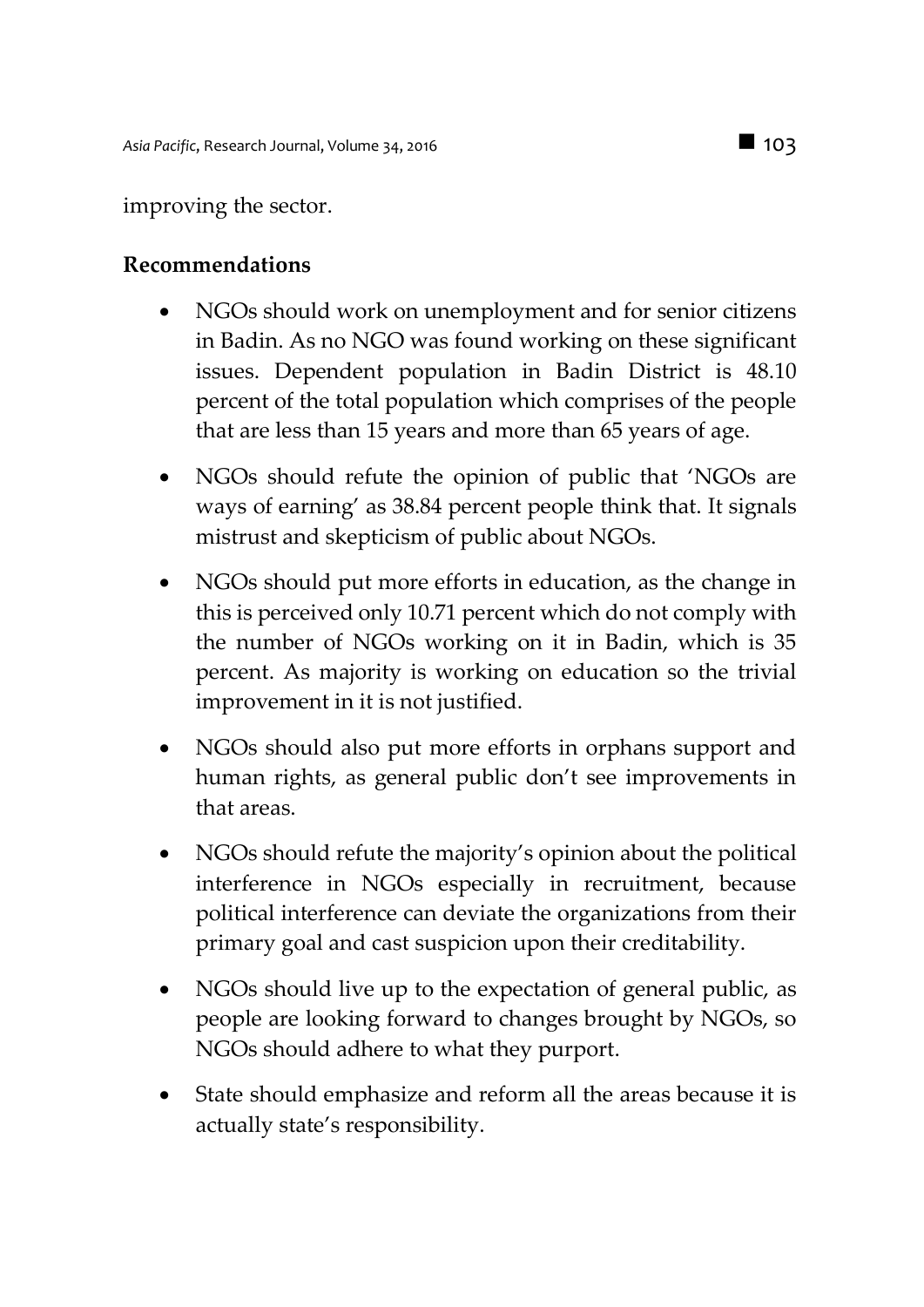A comprehensive study should be conducted with a bigger sample size on NGOs performance in Badin and other underdeveloped areas as well.

#### **References**

- Ahmed, N. O. (2012). *Pakistan Emergency Situational Analysis A Profile of District Badin.* iMMAP Pakistan. USAID.
- Banks, N., & Hulme, D. (2012). *The role of NGOs and civil society in development and poverty reduction.* Manchester: Brooks World Poverty Institute.
- Bano, M. (2008). Contested Claims. *Journal of South Asian Development, 3*(1), 87-108.
- Benett, Y., Bittaye, A., Jaiteh, S., Loum, O., N'Jie, M., & Sawaneh, B. (2012). *The Performance Standards of NGOs.* Educational Research Network for West and Cenral Africa, Gambia.
- Bhaskar, I., & Geethakutty, P. S. (2001). Role of non-governmental organizations in rural development: A case study. *Journal of Tropical Agriculture, 39*(1), 52-54.
- Gondal, I. A. (2012). Role of Ngo's in Pakistan: An Overview. *Al-Adwa, 38*(27).
- Jacob, A. (2011). *Managing Performance in NGOs: A 10 Point Agenda .* Retrieved April 5, 2015, from NGO Performance: ngoperformance.org/2011/01/11/managing-performance-inngos/
- Jafar, A. (2007). Engaging Fundamentalism: The Case of Women's NGOs in Pakistan. *Social Problems*, 256-273.
- Jamal, H., & Khan, A. J. (2007). *Trends in Regional Human Development Indices.* Karachi: Social Policy and Development Centre.